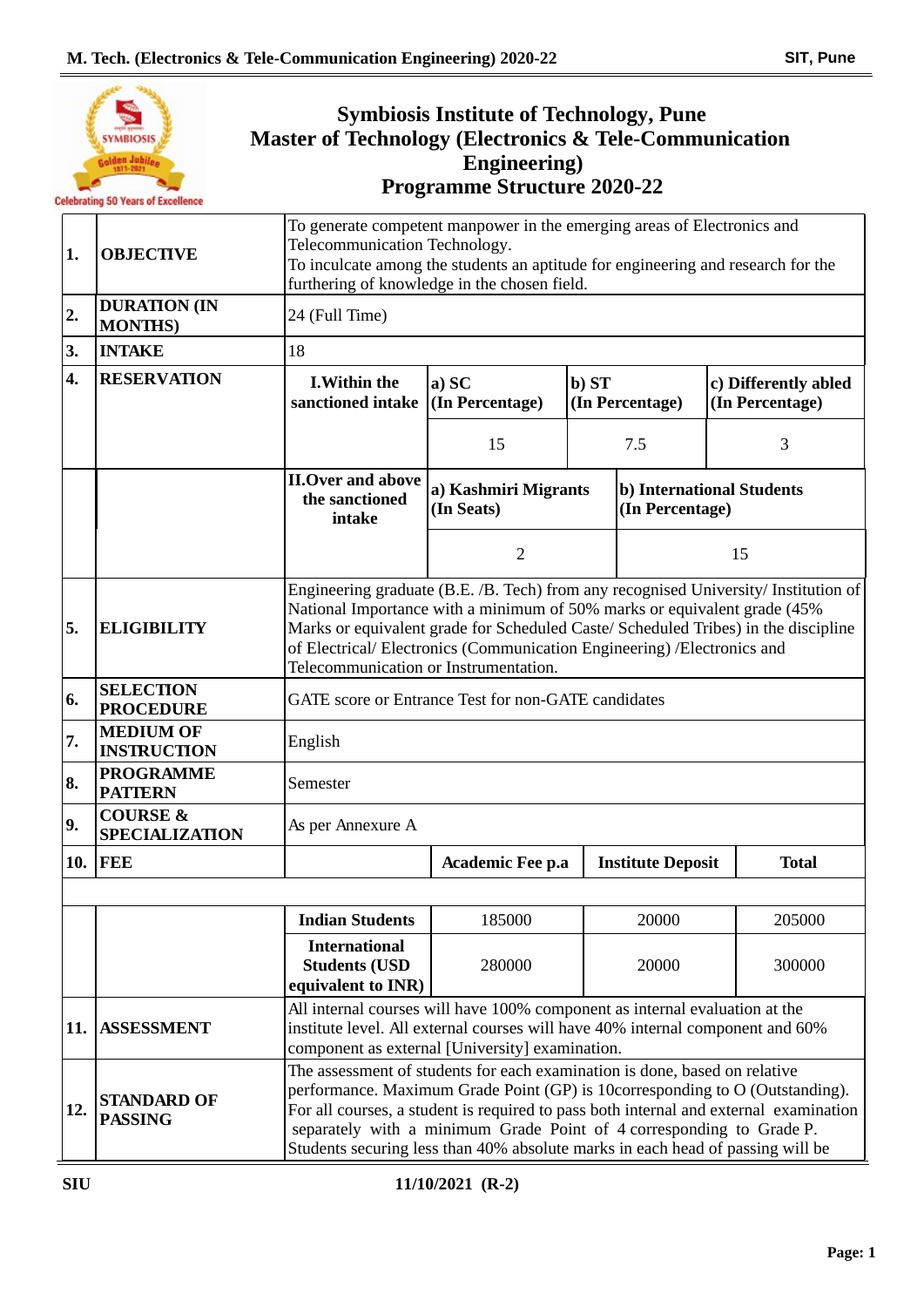|  | declared FAIL. The University awards a degree to the student who has achieved a<br>minimum CGPA of 4 out of maximum of 10CGPA for the programme.                                                                                                                                                                                  |                                                             |  |   |                               |                                                 |   |              |       |  |  |
|--|-----------------------------------------------------------------------------------------------------------------------------------------------------------------------------------------------------------------------------------------------------------------------------------------------------------------------------------|-------------------------------------------------------------|--|---|-------------------------------|-------------------------------------------------|---|--------------|-------|--|--|
|  | Master of Technology (Electronics and Tele-Communication Engineering) will be<br><b>AWARD OF DEGREE/</b><br>awarded at the end of semester IV examination by taking into consideration the<br>13. DIPLOMA/<br>performance of all semester examinations after obtaining minimum 4.00 CGPA out<br><b>CERTIFICATE</b><br>of 10 CGPA. |                                                             |  |   |                               |                                                 |   |              |       |  |  |
|  | <b>14. NATURE WISE DISTRIBUTION OF CREDITS</b>                                                                                                                                                                                                                                                                                    |                                                             |  |   |                               |                                                 |   |              |       |  |  |
|  | <b>Semester</b>                                                                                                                                                                                                                                                                                                                   | <b>Generic</b><br><b>Generic</b><br><b>Elective</b><br>Core |  |   | <b>Specialization</b><br>Core | Specialization Open Elective<br><b>Elective</b> |   | <b>Audit</b> | Total |  |  |
|  |                                                                                                                                                                                                                                                                                                                                   |                                                             |  |   |                               |                                                 |   |              |       |  |  |
|  |                                                                                                                                                                                                                                                                                                                                   | 18                                                          |  | 9 | $\Omega$                      |                                                 | 0 | $\Omega$     | 27    |  |  |
|  | 2                                                                                                                                                                                                                                                                                                                                 | 16                                                          |  | 9 | $\Omega$                      |                                                 | 0 | $1*$         | 25    |  |  |
|  | 3                                                                                                                                                                                                                                                                                                                                 | 14                                                          |  | O | $\Omega$                      |                                                 | 0 | $2^*$        | 14    |  |  |
|  |                                                                                                                                                                                                                                                                                                                                   | 14                                                          |  |   |                               |                                                 |   | 0            | 14    |  |  |

\* Satisfactory completion of the non letter grade courses 'Integrated Disaster Management', 'Research Publication''Certificate in COVID-19 Care for the Community' is mandatory for award of degree.

The revised programme structure supersedes the previously approved programme structure dated 18/01/2021 for the programme.

**Total 62 18 0 0 0 0 80**

This Programme Structure is aligned with the norms laid down by the University and is approved by the Academic Council. Hereafter changes (if any) which conform to the policy on "Curriculum Development and Review" would be permissible, subject to revision of the Programme<br>Structure, following the specified processes.

**Head** - Academics

THIS IS SYSTEM GENERATED DOCUMENT AND REQUIRES NO SIGNATURE.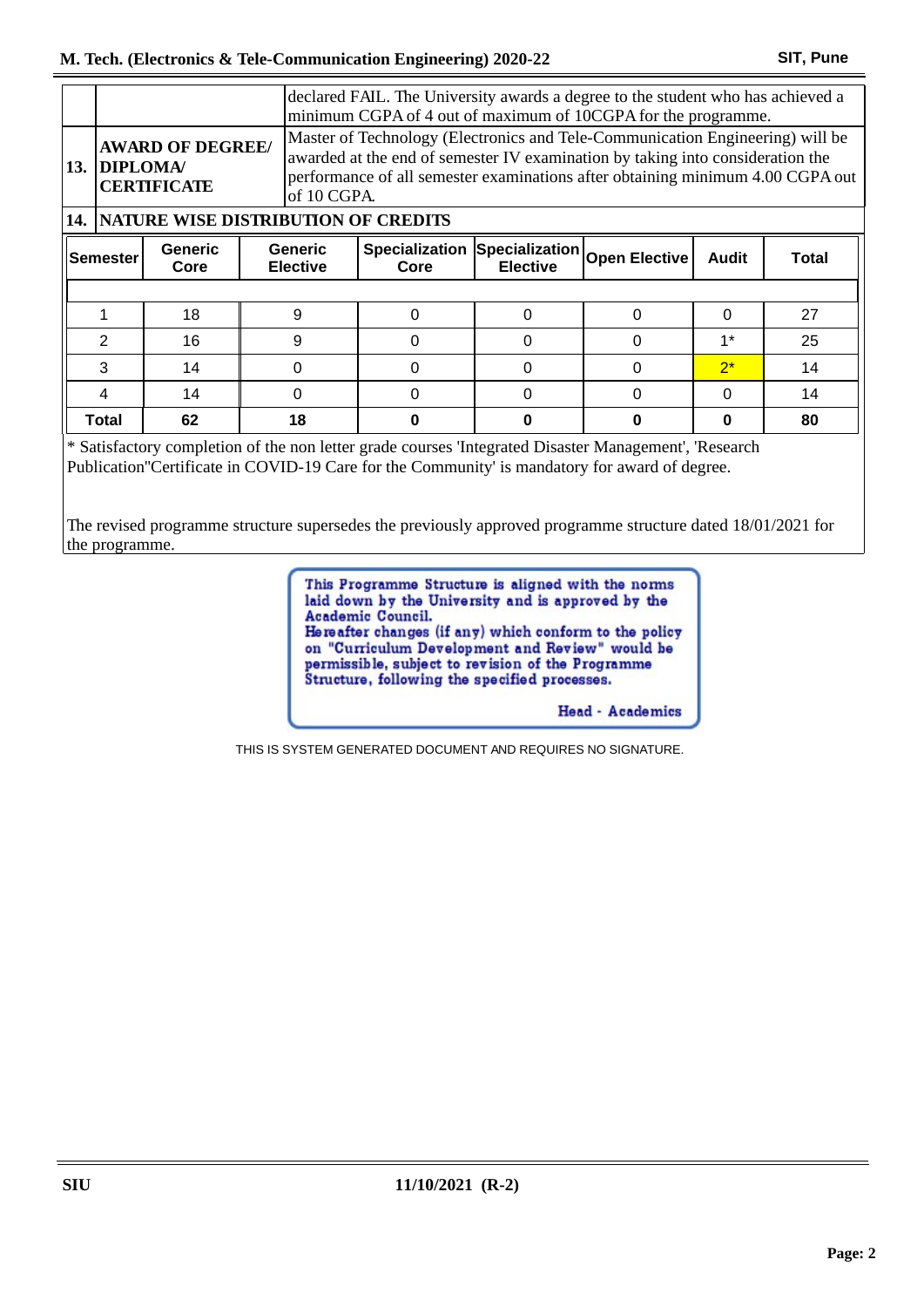

## **Symbiosis Institute of Technology, Pune Master of Technology (Electronics & Tele-Communication Engineering) Programme Structure 2020-22**

| <b>Celebrating 50 Years of Excellence</b> |                                       | <b>Annexure A</b>                                |                               |                                  |             |                   |             |                                           |                |              |             |     |
|-------------------------------------------|---------------------------------------|--------------------------------------------------|-------------------------------|----------------------------------|-------------|-------------------|-------------|-------------------------------------------|----------------|--------------|-------------|-----|
| Catalog<br><b>Course</b>                  | <b>Course</b>                         | <b>Course Title</b>                              | <b>Nature</b>                 | <b>Teaching</b><br><b>Scheme</b> |             | <b>Practical</b>  |             | <b>Examination</b><br><b>Scheme Marks</b> |                | <b>Total</b> | Credi Total |     |
| Code                                      | Code                                  |                                                  |                               | L                                | T           | La<br>$\mathbf b$ |             | CA ESE                                    | CA             | <b>ESE</b>   | ts          |     |
|                                           |                                       |                                                  | Semester: 1                   |                                  |             |                   |             |                                           |                |              |             |     |
|                                           |                                       |                                                  | <b>Generic Core Courses</b>   |                                  |             |                   |             |                                           |                |              |             |     |
| T7086                                     | 0701430101                            | <b>Advanced Digital Signal</b><br>Processing     | PC                            | 4                                | 0           | 0                 | $\mathbf 0$ | $\Omega$                                  | 120            | 80           | 4           | 200 |
| T7100                                     | 0701430102                            | Mechatronics                                     | PC                            | $\overline{4}$                   | $\mathbf 0$ | 0                 | $\mathbf 0$ | $\Omega$                                  | 120            | 80           | 4           | 200 |
| T7026                                     | 0701430103                            | Research Methodology in<br>Engineering           | PD                            | 3                                | 0           | 0                 | 0           | 0                                         | 150            | 0            | 3           | 150 |
| T7674                                     | 0701430104                            | <b>Cyber Security</b>                            | <b>PC</b>                     | $\overline{2}$                   | 0           | 0                 | 0           | 0                                         | 100            | 0            | 2           | 100 |
| T7687                                     | 0701430105                            | Seminar                                          | <b>PIS</b>                    | 0                                | 0           | 4                 | 0           | 0                                         | 100            | 0            | 2           | 100 |
| T7087                                     | 0701430106                            | <b>Advanced Digital Signal</b><br>Processing Lab | PC                            | 0                                | 0           | $\overline{2}$    | 30          | 20                                        | $\mathbf 0$    | 0            | 1           | 50  |
| T7101                                     | 0701430107                            | <b>Mechatronics Lab</b>                          | PC                            | 0                                | 0           | $\overline{2}$    | 30          | 20                                        | 0              | 0            | 1           | 50  |
| TE7113                                    | 0701430108                            | <b>Communication Skill Lab</b>                   | <b>HS</b>                     | 0                                | 0           | $\overline{2}$    | 30          | 20                                        | $\overline{0}$ | 0            | 1           | 50  |
|                                           |                                       | <b>Total</b>                                     |                               | 13                               | 0           | 10                | 90          | 60                                        | 590            | 160          | 18          | 900 |
|                                           | <b>Generic Elective Courses Group</b> |                                                  |                               |                                  |             |                   |             |                                           |                |              |             |     |
| TE7114                                    |                                       | 0701430109 Real Time Operating System            | PE                            | 4                                | 0           | 0                 | $\mathbf 0$ | 0                                         | 120            | 80           | 4           | 200 |
| TE7115                                    | 0701430110                            | CMOS VLSI Design                                 | PE                            | 4                                | 0           | 0                 | 0           | 0                                         | 120            | 80           | 4           | 200 |
| TE7116                                    | 0701430111                            | <b>Advanced Wireless</b><br>Communication        | <b>PE</b>                     | 4                                | 0           | 0                 | 0           | 0                                         | 120            | 80           | 4           | 200 |
| <b>TE7117</b>                             |                                       | 0701430112 Algorithm Design & Analysis           | PE                            | 4                                | $\Omega$    | 0                 | 0           | 0                                         | 120            | 80           | 4           | 200 |
|                                           |                                       |                                                  | <b>Total Required Credits</b> |                                  |             |                   | $\bf{0}$    | 0                                         | 120            | 80           | 4           | 200 |
|                                           |                                       | <b>Generic Elective Courses Group</b>            |                               |                                  |             |                   |             |                                           |                |              |             |     |
| TE7118                                    | 0701430113                            | Real Time Operating System<br>Lab                | <b>PE</b>                     | 0                                | 0           | $\overline{2}$    | 30          | 20                                        | $\mathbf 0$    | 0            | 1           | 50  |
| TE7119                                    |                                       | 0701430114 CMOS VLSI Design Lab                  | PE                            | 0                                | 0           | $\overline{2}$    | 30          | 20                                        | $\mathbf 0$    | 0            | 1           | 50  |
| TE7120                                    | 0701430115                            | Advanced Wireless<br><b>Communication Lab</b>    | PE                            | 0                                | $\pmb{0}$   | $\overline{2}$    | 30          | 20                                        | $\mathbf 0$    | 0            | 1           | 50  |
| TE7121                                    | 0701430116                            | Algorithm Design & Analysis<br>Lab               | <b>PE</b>                     | 0                                | 0           | $\overline{2}$    | 30          | 20                                        | $\mathbf 0$    | 0            | 1           | 50  |
|                                           | <b>Total Required Credits</b>         |                                                  |                               |                                  |             |                   | 30          | 20                                        | $\pmb{0}$      | $\pmb{0}$    | 1           | 50  |
|                                           |                                       | <b>Generic Elective Courses Group</b>            |                               |                                  |             |                   |             |                                           |                |              |             |     |
| T7109                                     |                                       | 0701430117 Radar and Remote Sensing              | PE                            | $\overline{\mathbf{4}}$          | $\mathbf 0$ | 0                 | $\mathbf 0$ | 0                                         | 120            | 80           | 4           | 200 |
| TE7123                                    |                                       | 0701430118 Neural Network                        | PE                            | $\overline{\mathbf{4}}$          | $\mathbf 0$ | 0                 | $\mathbf 0$ | 0                                         | 120            | 80           | 4           | 200 |
| T7098                                     |                                       | 0701430119 Lasers and Optical Electronics        | PE                            | 4                                | 0           | 0                 | 0           | 0                                         | 120            | 80           | 4           | 200 |
| TE7122                                    |                                       | 0701430120 VLSI Digital Signal Processing        | PE                            | 4                                | $\mathbf 0$ | 0                 | 0           | 0                                         | 120            | 80           | 4           | 200 |
|                                           |                                       |                                                  | <b>Total Required Credits</b> |                                  |             |                   | 0           | 0                                         | 120            | 80           | 4           | 200 |
|                                           |                                       |                                                  |                               |                                  |             |                   |             |                                           |                |              |             |     |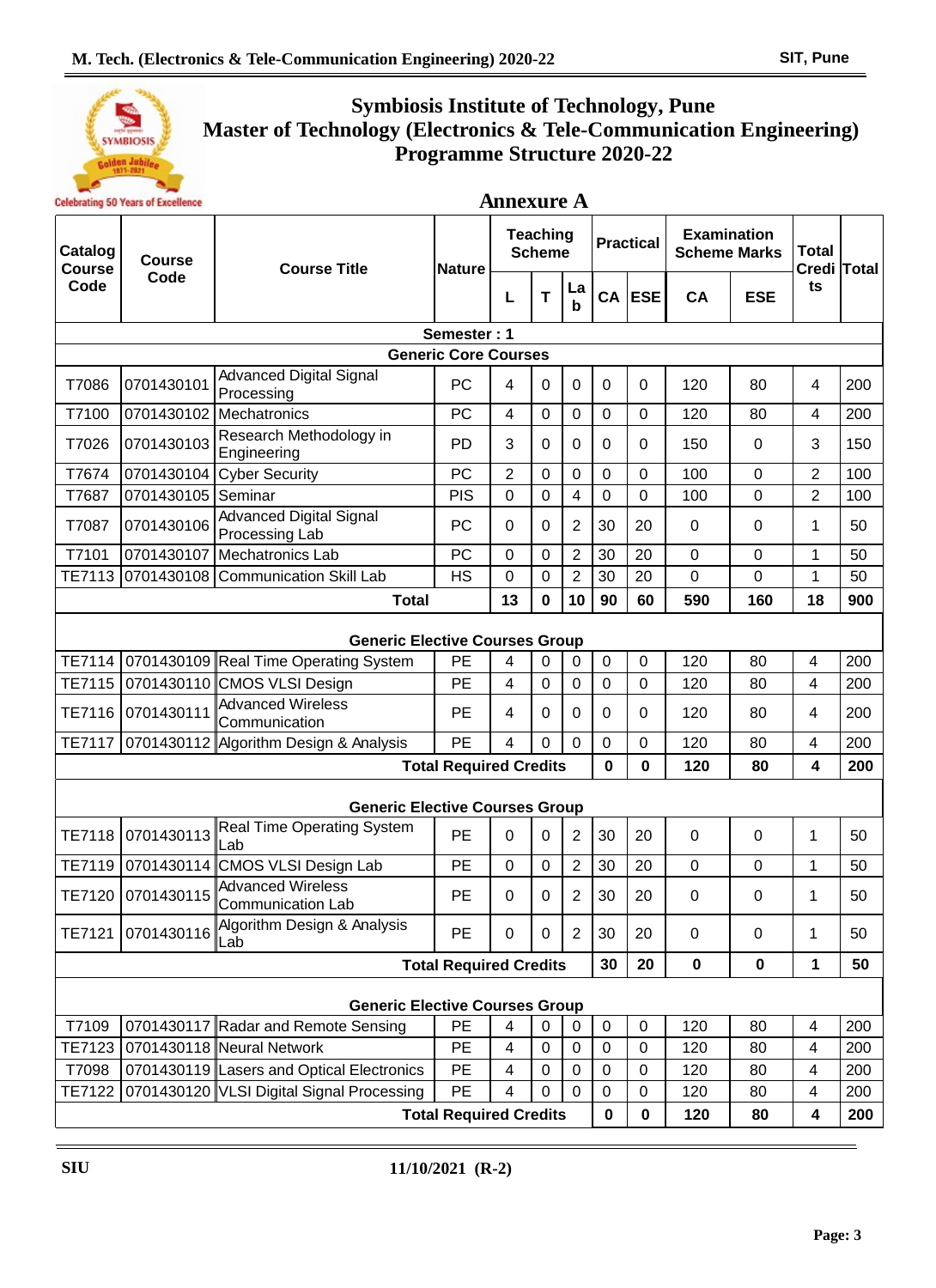

## **Symbiosis Institute of Technology, Pune Master of Technology (Electronics & Tele-Communication Engineering) Programme Structure 2020-22**

|                                       | <b>Celebrating 50 Years of Excellence</b> |                                             |                               |                                  | <b>Annexure A</b> |                  |             |                  |             |                                           |                         |             |
|---------------------------------------|-------------------------------------------|---------------------------------------------|-------------------------------|----------------------------------|-------------------|------------------|-------------|------------------|-------------|-------------------------------------------|-------------------------|-------------|
| Catalog<br><b>Course</b>              | <b>Course</b>                             | <b>Course Title</b>                         | <b>Nature</b>                 | <b>Teaching</b><br><b>Scheme</b> |                   |                  |             | <b>Practical</b> |             | <b>Examination</b><br><b>Scheme Marks</b> |                         | Credi Total |
| Code                                  | Code                                      |                                             |                               | L                                | T                 | La<br>b          |             | $CA$ ESE         | CA          | <b>ESE</b>                                | ts                      |             |
|                                       |                                           |                                             | Semester: 2                   |                                  |                   |                  |             |                  |             |                                           |                         |             |
| <b>Generic Core Courses</b>           |                                           |                                             |                               |                                  |                   |                  |             |                  |             |                                           |                         |             |
| T7805                                 | 0701430203                                | <b>Green Electronics</b>                    | PC                            | 2                                | 0                 | $\mathbf 0$      | 0           | 0                | 100         | $\mathbf 0$                               | 2                       | 100         |
| T7093                                 | 0701430201                                | <b>Digital Image Processing</b>             | PC                            | 4                                | 0                 | $\mathbf 0$      | 0           | 0                | 120         | 80                                        | 4                       | 200         |
| F7022                                 | 0701430202                                | Artificial Intelligence                     | PC                            | 4                                | 0                 | $\mathbf 0$      | $\pmb{0}$   | $\mathbf 0$      | 200         | $\mathbf 0$                               | 4                       | 200         |
| T7802                                 |                                           | 0701430204 Electronics for Smart Cities     | PC                            | $\overline{2}$                   | 0                 | $\mathbf 0$      | 0           | 0                | 100         | $\overline{0}$                            | $\overline{2}$          | 100         |
| T7687                                 | 0701430205                                | <b>Seminar</b>                              | <b>PIS</b>                    | $\Omega$                         | 0                 | 4                | 0           | 0                | 100         | 0                                         | $\overline{2}$          | 100         |
| T7094                                 |                                           | 0701430206 Digital Image Processing Lab     | PC                            | $\overline{0}$                   | 0                 | $\overline{2}$   | 30          | 20               | $\mathbf 0$ | $\overline{0}$                            | 1                       | 50          |
| TE7124                                | 0701430207                                | <b>Technical writing Lab</b>                | PD                            | $\mathbf 0$                      | 0                 | $\overline{2}$   | 30          | 20               | $\mathbf 0$ | $\mathbf 0$                               | 1                       | 50          |
| T4005                                 | 0701430208                                | <b>Integrated Disaster</b><br>Management*   |                               | 0                                | 0                 | 0                | 0           | 0                | 0           | 0                                         | Non<br>Letter<br>lGrade | 0           |
|                                       |                                           | <b>Total</b>                                |                               | 12                               | $\mathbf 0$       | 8                | 60          | 40               | 620         | 80                                        | 16                      | 800         |
| <b>Generic Elective Courses Group</b> |                                           |                                             |                               |                                  |                   |                  |             |                  |             |                                           |                         |             |
| TE7125                                |                                           | 0701430209 Mobile Robotics                  | PE                            | 4                                | 0                 | 0                | $\mathbf 0$ | 0                | 120         | 80                                        | 4                       | 200         |
|                                       |                                           | TE7126 0701430210   IOT and Applications    | PE                            | 4                                | $\overline{0}$    | $\mathbf 0$      | 0           | $\mathbf 0$      | 120         | 80                                        | $\overline{\mathbf{4}}$ | 200         |
| <b>TE7128</b>                         |                                           | 0701430211 CAD for VLSI Design              | PE                            | 4                                | 0                 | $\mathbf 0$      | 0           | 0                | 120         | 80                                        | $\overline{\mathbf{4}}$ | 200         |
| T7103                                 |                                           | 0701430212 Mobile ad hoc Networks           | PE                            | 4                                | $\Omega$          | $\mathbf 0$      | 0           | 0                | 120         | 80                                        | 4                       | 200         |
|                                       |                                           |                                             | <b>Total Required Credits</b> |                                  |                   |                  | 0           | 0                | 120         | 80                                        | 4                       | 200         |
|                                       |                                           | <b>Generic Elective Courses Group</b>       |                               |                                  |                   |                  |             |                  |             |                                           |                         |             |
| T7597                                 |                                           | 0701430213 Mobile ad hoc Networks Lab       | PE                            | 0                                | $\mathbf 0$       | $\overline{2}$   | 30          | 20               | $\mathbf 0$ | $\mathbf 0$                               | 1                       | 50          |
| TE7129                                |                                           | 0701430214 Mobile Robotics Lab              | PE                            | $\mathbf 0$                      | $\mathbf 0$       | $\overline{2}$   | 30          | 20               | $\mathbf 0$ | $\mathbf 0$                               | $\mathbf{1}$            | 50          |
| TE7130                                |                                           | 0701430215   IOT and Applications Lab       | PE                            | 0                                | 0                 | $\overline{2}$   | 30          | 20               | $\mathbf 0$ | 0                                         | 1                       | 50          |
| <b>TE7132</b>                         |                                           | 0701430216 CAD for VLSI Design Lab          | PE                            | 0                                | 0                 | $\overline{2}$   | 30          | 20               | 0           | 0                                         | $\mathbf{1}$            | 50          |
|                                       |                                           |                                             | Total Required Credits        |                                  |                   |                  | 30          | 20               | 0           | 0                                         | 1                       | 50          |
|                                       |                                           | <b>Generic Elective Courses Group</b>       |                               |                                  |                   |                  |             |                  |             |                                           |                         |             |
| TE7133                                |                                           | 0701430217 System on Chip Architecture      | PE                            | 4                                | $\mathbf 0$       | 0                | $\pmb{0}$   | $\pmb{0}$        | 120         | 80                                        | $\overline{\mathbf{4}}$ | 200         |
| TE7134                                |                                           | 0701430218 Low Power VLSI Design            | PE                            | 4                                | 0                 | $\mathbf 0$      | 0           | $\mathbf 0$      | 120         | 80                                        | 4                       | 200         |
| <b>TE7135</b>                         | 0701430219                                | <b>High Speed Communication</b><br>Networks | PE                            | 4                                | 0                 | 0                | 0           | 0                | 120         | 80                                        | 4                       | 200         |
| TE7136                                | 0701430220                                | Deep Learning                               | PE                            | $\overline{4}$                   | 0                 | $\mathbf 0$      | $\pmb{0}$   | $\mathbf 0$      | 120         | 80                                        | 4                       | 200         |
|                                       |                                           |                                             | <b>Total Required Credits</b> |                                  |                   |                  | 0           | $\pmb{0}$        | 120         | 80                                        | 4                       | 200         |
| Semester: 3                           |                                           |                                             |                               |                                  |                   |                  |             |                  |             |                                           |                         |             |
| <b>Generic Core Courses</b>           |                                           |                                             |                               |                                  |                   |                  |             |                  |             |                                           |                         |             |
|                                       |                                           | TE7710 0701430301 Dissertation Phase 1      | PD                            | $\pmb{0}$                        | $\mathbf 0$       | $\boldsymbol{0}$ | $\mathbf 0$ | $\pmb{0}$        | 300         | 200                                       | 10                      | 500         |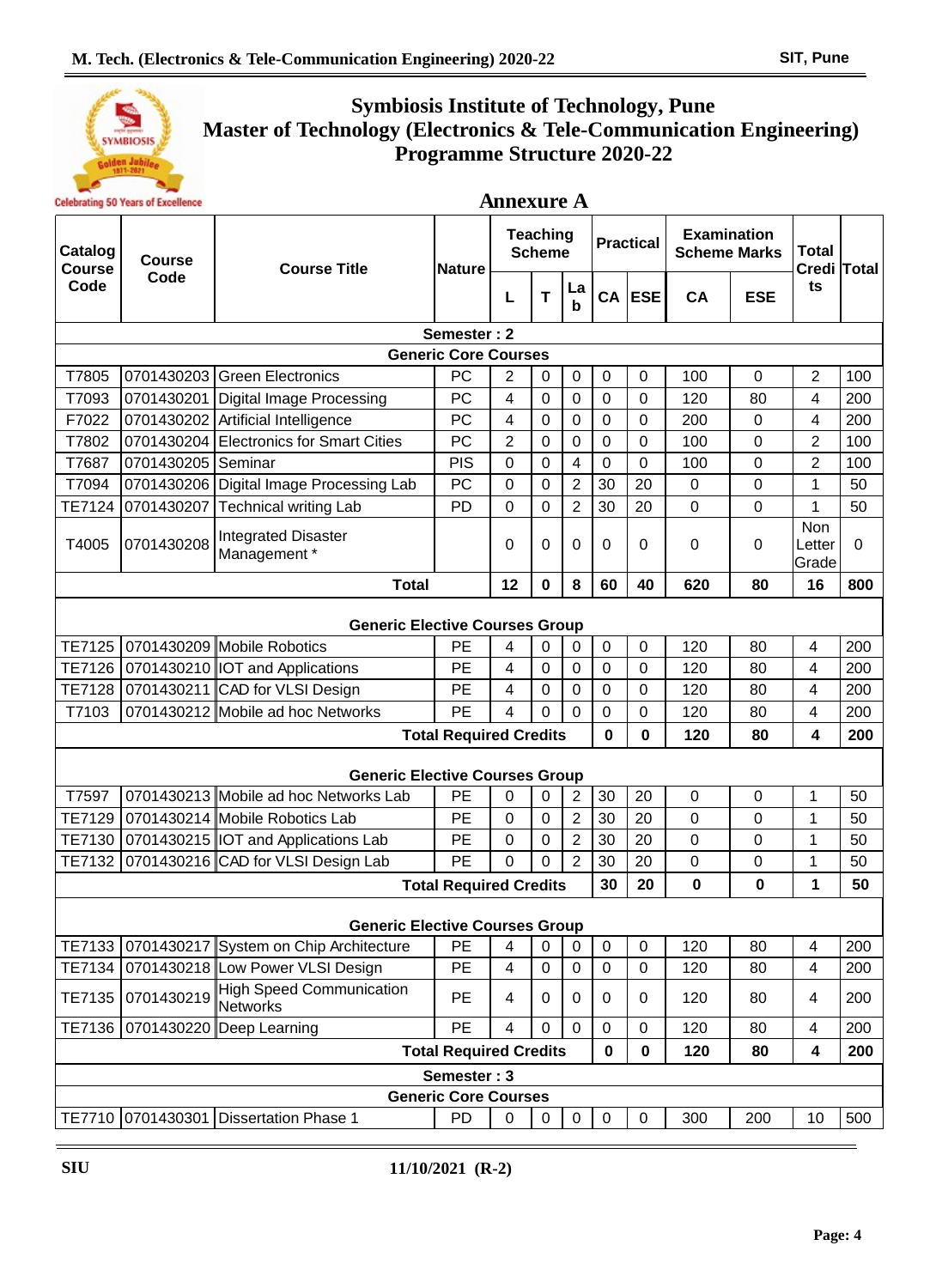

# **Symbiosis Institute of Technology, Pune Master of Technology (Electronics & Tele-Communication Engineering) Programme Structure 2020-22**

# **Annexure A**

| Catalog<br><b>Course</b>    | <b>Course</b><br>Code | <b>Course Title</b>                                                    | <b>Nature</b> | <b>Teaching</b><br><b>Scheme</b> |                |                | <b>Practical</b> |                | <b>Examination</b><br><b>Scheme Marks</b> |            | <b>Total</b><br>Credi Total    |          |
|-----------------------------|-----------------------|------------------------------------------------------------------------|---------------|----------------------------------|----------------|----------------|------------------|----------------|-------------------------------------------|------------|--------------------------------|----------|
| Code                        |                       |                                                                        |               |                                  | Т              | La<br>b        | CA               | <b>ESE</b>     | <b>CA</b>                                 | <b>ESE</b> | ts                             |          |
| F7033                       | 0701430302            | <b>Advanced Microcontroller</b><br><b>Architecture and Programming</b> | <b>PC</b>     | 4                                | $\Omega$       | $\Omega$       | 0                | 0              | 200                                       | $\Omega$   | 4                              | 200      |
| T0100                       |                       | 0701430303 Research Publication *                                      |               | 0                                | $\Omega$       | $\mathbf 0$    | 0                | 0              | $\Omega$                                  | $\Omega$   | <b>Non</b><br>Letter<br>Gradel | $\Omega$ |
|                             | TH4272 0701430304     | Certificate in COVID-19 Care<br>for the Community *                    |               | $\overline{0}$                   | $\overline{0}$ | $\overline{0}$ | $\overline{0}$   | $\overline{0}$ | $\overline{0}$                            | $\Omega$   | <b>Non</b><br>Letter<br>Grade  | $\Omega$ |
|                             | <b>Total</b>          |                                                                        |               |                                  |                | 0              | 0                | 0              | 500                                       | 200        | 14                             | 700      |
| Semester: 4                 |                       |                                                                        |               |                                  |                |                |                  |                |                                           |            |                                |          |
| <b>Generic Core Courses</b> |                       |                                                                        |               |                                  |                |                |                  |                |                                           |            |                                |          |
|                             | TE7714 0701430401     | Dissertation Phase 2                                                   | <b>PD</b>     | 0                                | $\Omega$       | $\Omega$       | $\Omega$         | 0              | 420                                       | 280        | 14                             | 700      |
|                             | <b>Total</b>          |                                                                        |               |                                  |                | Ω              | 0                | 0              | 420                                       | 280        | 14                             | 700      |